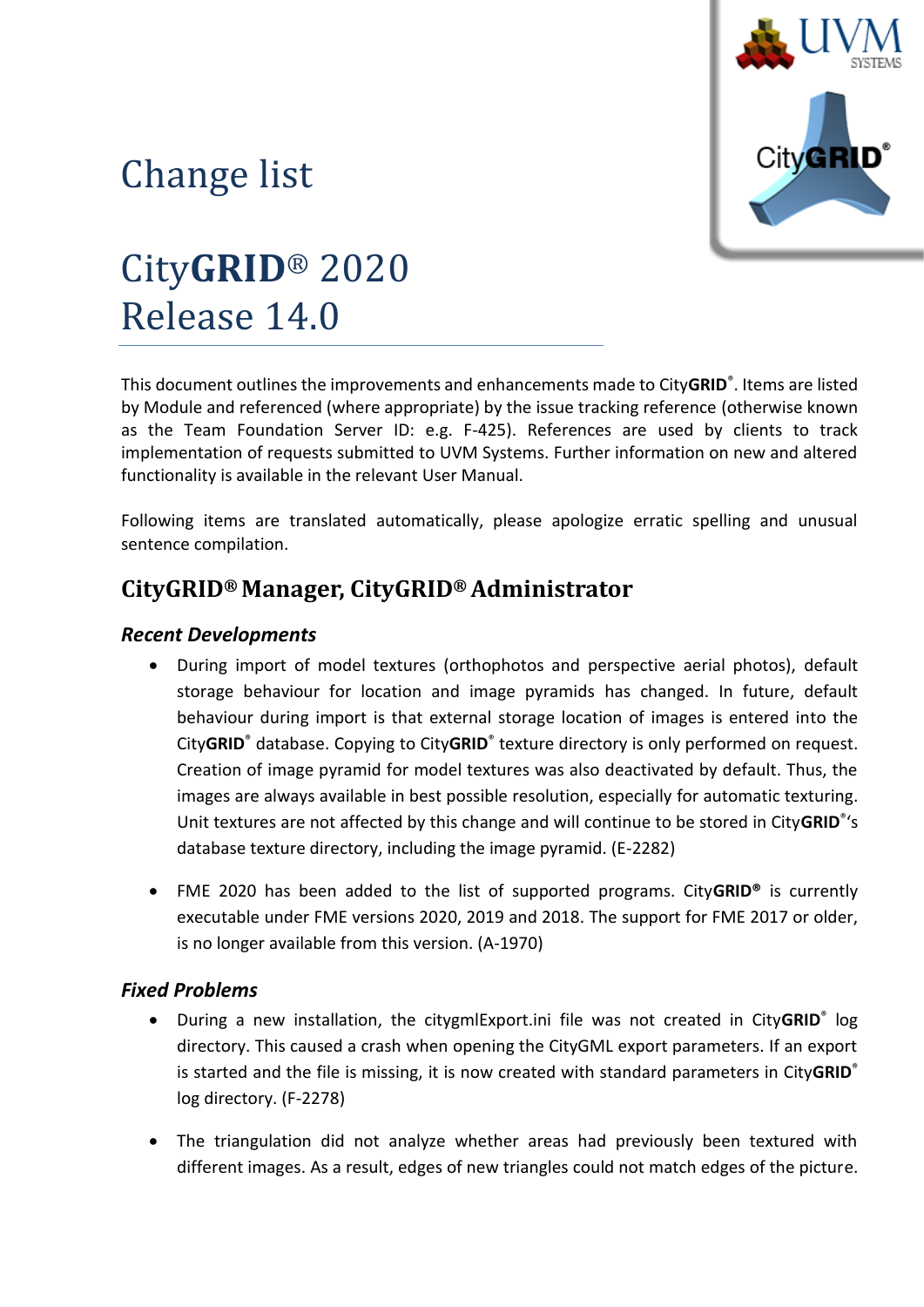If this combined triangular surfaces, the texture could no longer be applied and texture was lost. In future, picture edges will be used as compulsory edges and ensures necessary division of generated faces. (F-2295)

- When exporting units with special characters in the UnitID or in the path, a crash occurred when CityGRID functions, such as the CityGML export, were called. The cause was the incorrect handling of the special character in the settings files (.ini) in the CityGRID® log directory. From this version on, special character can be used again without restriction, crashes no longer occur due to appropriate security precautions in the code. (F-2300)
- When triangulating again, the texture was sometimes lost on previously separated faces that were textured with their own texture image. Starting with the current version, when triangulating, the existing texture image boundaries are analyzed and are inserted as linear constraints in the new generation of faces. Thus, the texture can be obtained. (F-2295).

## **CityGRID® Modeler**

#### *Recent Developments*

• A new button is now available in button bar below layer selection, which can be used to deactivate all bindings (general bindings and special ones such as master-slave). Deactivation of bindings becomes always necessary if an existing geometry is copied from another geometry selection to another layer (e.g. copy the top edge of the facade to the bottom edge of the facade) and the copied geometry is to be moved independently.

This button is active by default and therefore also the bindings. With each triangulation, this button is reactivated again and ensures active bindings. Since this function removes all bindings, valid relationships between lines (e.g. breaking edges) can also be canceled. This means that in future it will also be possible to move breaklines to different layers without losing the 2D bound, currently inactive line twin. (E-2284)

- The last export format used was not preselected when the export function was called up again. Instead, City**GRID**® Modeler suggested the next format from list of supported export formats. (F-2272)
- Layer selection column headers disappeared from visible area when width of hierarchy window was reduced. As a result, settings of special bindings could no longer be viewed. Current version fixes columns headers for visibility, binding and special bindings, and resizes column header of layer names. (F-2289)
- Hierarchy windows position and size is now saved when you exit the Modeler and restored next time you start it. This mechanism can be used on simple displays as well as on multidisplays. If you access a multidisplay position with just one display (e.g. via a remote

UVM Systems GmbH Managing Director Register Register Bank account<br>
Inkustrasse 1-7/3/1 DI. Dr. Gerald Forkert Landesgericht Korneuburg Erste Bank, BLZ 20111 Inkustrasse 1-7/3/1 DI. Dr. Gerald Forkert Landesgericht Korneuburg 3400 Klosterneuburg DI. Dr. Martin Kerschner FN 357631 d

1340 DI. Dr. Martin Kerschner FN 357631 d<br>3400 Günter Sükar Culp: ATU66171402 (BAN: AT02 2011 1295 3028 Austria Günter Sükar UID: ATU66171402 IBAN: AT02 2011 1295 3028 0100 BIC: GIBAATWWXXX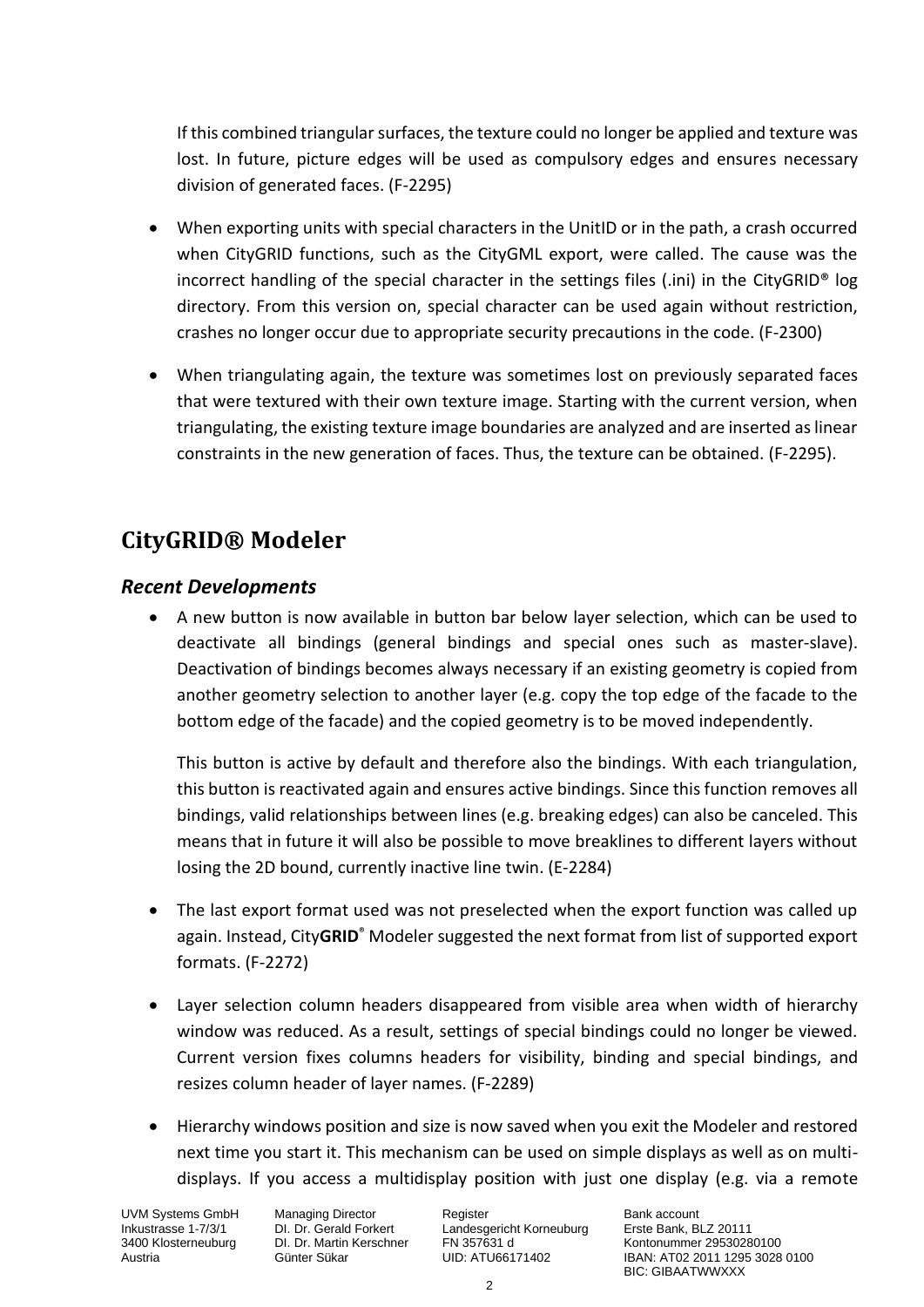desktop connection), the hierarchy window is positioned floating again over the Modeler surface. (E-2171)

• If you right-clicked in hierarchy window, 3D Studio Max crashed if an external City**GRID**® dataset reference was previously linked. (F-2231)

### *Fixed Problems*

- Login window for Cyclomedia image server did not appear in City**GRID**® Modeler because an entry in Windows registry was missing. Texturing using Cyclomedia panoramic images was therefore not possible. (F-2283)
- A shortcut can be assigned to "Pick complex in Viewport" function. If this shortcut was repeated several times without making a selection in between, clicking on a geometry object did select it, but parts of the modeler surface remained grayed out permanently. A restart of the modeler was mostly the only way to fix this problem. From now on it is no longer possible to call this function recursively. If the function was already started via a shortcut, calling it up again has no effect. The right-click menu in hierarchy window already prevented multiple function calls. (F-2299)
- City**GRID**® Modeler crashed when a right-click was performed in hierarchy window and a linked record was present. (F-2241)
- With exports from City**GRID**® Modeler (XML, CityGML) errors could occur because the information about the LoD to be exported was taken from the .ini file. If an export from the City**GRID**® Administrator was previously carried out, the information about the LoD to be exported was taken over from the previous Administrator export during a later export from the City**GRID**® -Modeler. With differences in the LoDs, this could lead to errors. Now the LoD information comes directly from the modeler, so the exports are correct again. (F-2324)

## **CityGRID® FME Module**

### *Fixed Problems*

• Writing of City**GRID**® XML by City**GRID**® FME Writer caused error messages and premature termination. The XML was therefore not complete and mostly unreadable. By changing the writing mechanism this problem could be solved. (F-2246)

## **CityGRID® Builder**

### *Fixed Problems*

• In 3D Studio Builder, pick mode for path and circular cameras, for selecting flight path, could no longer be applied to previously drawn line geometry. The reason was a changed behaviour of 3D Studio Max. From now on, all linear geometries can be selected again with

UVM Systems GmbH Managing Director Register Register Bank account<br>
Inkustrasse 1-7/3/1 DI. Dr. Gerald Forkert Landesgericht Korneuburg Erste Bank, BLZ 20111 Inkustrasse 1-7/3/1 DI. Dr. Gerald Forkert Landesgericht Korneuburg 3400 Klosterneuburg DI. Dr. Martin Kerschner FN 357631 d

1340 DI. Dr. Martin Kerschner FN 357631 d<br>3400 Günter Sükar CID: ATU66171402 (BAN: AT02 2011 1295 3028 Austria Günter Sükar UID: ATU66171402 IBAN: AT02 2011 1295 3028 0100 BIC: GIBAATWWXXX